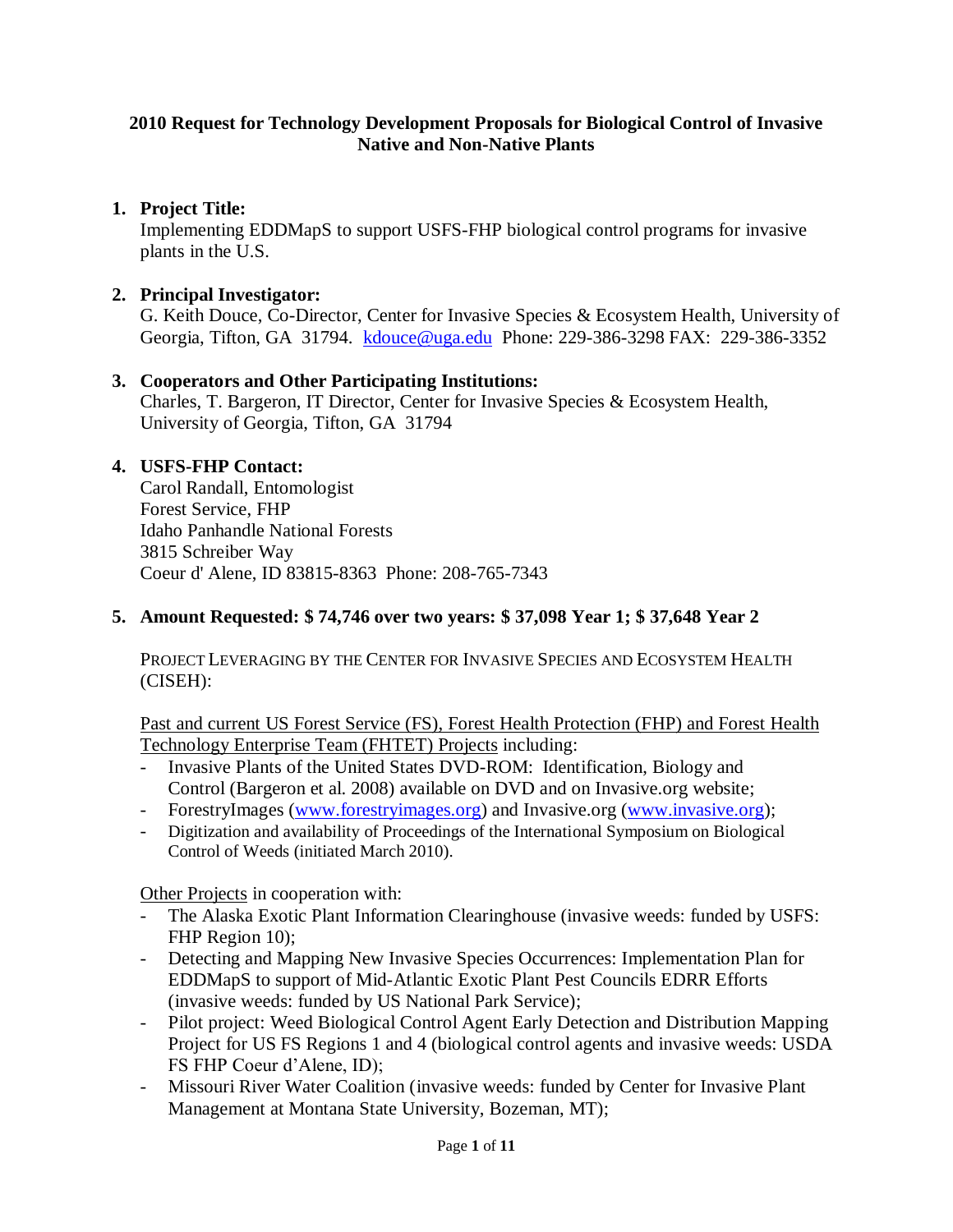The Florida Invasive Species Partnership (FISP) supporting 15 Florida Cooperative Invasive Species Management Areas (FL-CISMAs) including The Everglades Cooperative Invasive Species Management Area (all taxa: funded by US Fish and Wildlife Service and the National Park Service);

## **4. Project Goals and Supporting Objectives**

Work with FHP to:

- A. identify modifications to EDDMapS [Early Detection and Distribution Mapping System. (Bargeron and Moorhead 2007)] needed to carryout items identified;
- B. make modifications and implement EDDMapS Biocontrol;
- C. introduce and familiarize selected cooperators with EDDMapS Biocontrol as a webaccessible reporting and display/mapping system for used with distributions of invasive plants and their natural enemies;
- D. aggregate appropriate subsets and portions of existing GIS and other database information on invasive plants and biological control projects into EDDMapS;
- E. serve EDDMapS Biocontrol to support selected invasive plant biological control projects;
- F. develop output routines/data exchange mechanisms to enable export of information from EDDMapS to other projects and datasystems; and
- H. serve EDDMapS Biocontrol for duration of project.

## **5. Project Justification/Urgency**

The 2008-2012 National Invasive Species Management Plan identifies early detection and rapid response (EDRR) as a critical second defense against the establishment of invasive populations. Most land managers and researchers probably have a good general idea of which invasive species occur on the lands they work on, this data is not currently organized in a central database, is often not displayed on easy-to-access-and-use maps, and not available on the Internet where others can access the information.

The need to develop biological control technology to manage widespread invasive plant infestations as a central feature in Integrated Pest Management efforts has been identified in The US Forest Service National Strategy and Implementation Plan for Invasive Species Management. FHP and The Biological Control of Invasive Plants Technical Working Group (BCIP-WG) have stated that biological control is a proven target-specific strategy that has been used extensively to manage invasive plants. It is widely believed that biological control show considerable promise as a viable long-term approach to control and management of invasive plants, especially in public-owned forested, rangeland and natural areas.

However, there is a critical need to report, consolidate, cross-link, display, visualize and share infestation and survey population data on populations of invasive weed populations that have been subjected to released and managed populations of possible biological control agents. It is critical that this information be consolidated, expanded, maintained and available to users, cooperators and other public and private-sector agencies and individuals through an easy to use and access data system.

This proposal offers to implement the existing EDDMapS that was designed and implemented in 2005 by The University of Georgia's Center for Invasive Species and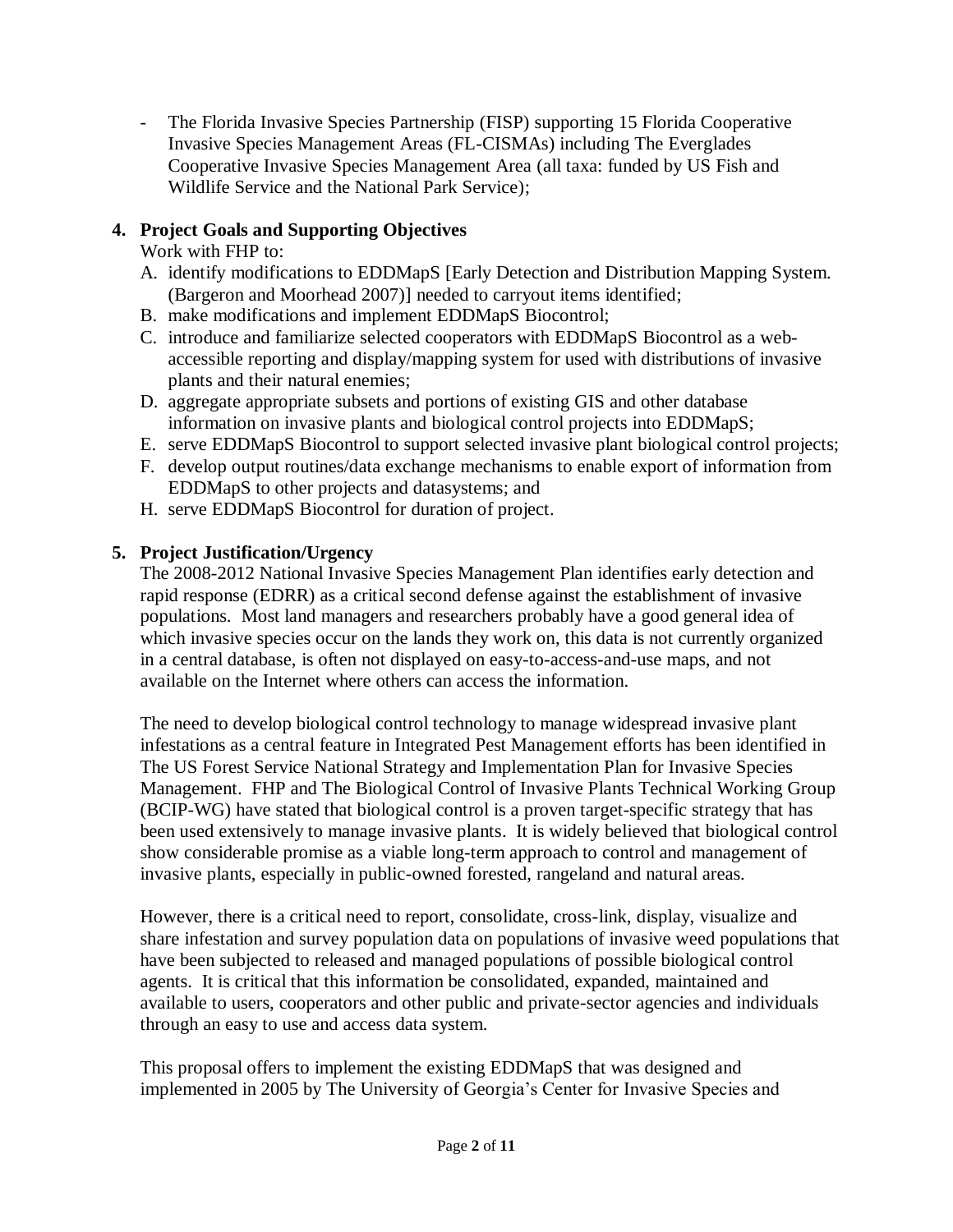Ecosystem Health to enable Southeast Exotic Pest Plant Council volunteers (see: [www.se](http://www.se-eppc.org/)[eppc.org\)](http://www.se-eppc.org/) to assist FHP in carrying out this critical data consolidation and display need. EDDMapS allows cooperators to directly enter and report information on invasive weed species and biological control agents associated with those infestations as well as enables aggregation of data from and exporting of data to other.

EDDMapS provides a convenient solution for the storage, display and sharing of distribution data on known and newly introduced invasive species and finds/reports for biological control agents associated with those invasive weed populations from and with other GIS systems and databases.

## **6. Approach**

EDDMapS is a user-friendly web-based application that combines Google Maps and interactive Flash county-level species introductions to document distribution over time for selected invasive and biological control species. It is also fully integrated into the existing Bugwood Image Database system (which includes ForestryImages and Invasive.org: Bargeron et al. 2006, and [http://images.bugwood.org\)](http://images.bugwood.org/). The system allows users to obtain visual map displays for species of concern and enables viewing of reported finds from the site to the national level, obtain the exact location and extent of the infestation, and access images for the species. EDDMapS is not intended to duplicate or replace any other well established system. EDDMapS is being used by over 1,200 users who have entered data for 1,700 species of concern (including biological control agents) across the U.S. (see [www.EDDMapS.org\)](http://www.eddmaps.org/).

CISEH is built upon the premise of utilizing partnerships and information technology to advance invasive species, forestry and agricultural education, and is comprised of experts in database management, website design, GIS, invasive species biology, forestry, agricultural systems and natural areas management. CISEH personnel have the experience and flexibility needed to manage a project that encompasses multiple states and includes large amounts of data. CISEH maintains and serves the Bugwood Image Database System that provides access to over 116,000 quality images that are available for educational applications at no cost. Having EDDMapS associated with CISEH ensures long term sustainability of the collected distribution information.

CISEH will partner with FHP to implement EDDMapS for use in reporting and mapping occurrences of selected invasive weed populations and for the release and tracking of biological control species released to control selected invasive weed populations. CISEH personnel will coordinate with FHP cooperators to identify existing datasets for aggregation into EDDMapS such as the USDA Forest Service FACTS database and treatment data, and from other appropriate and approved federal and/or state database and GIS systems.

After CISEH modifies and creates the EDDMapS technology for the biological control of invasive weed projects, they will provide on-line information for users to enter data, submit images, and other information. They will likely be some need for limited train-the-trainer workshops for participating personnel and cooperators.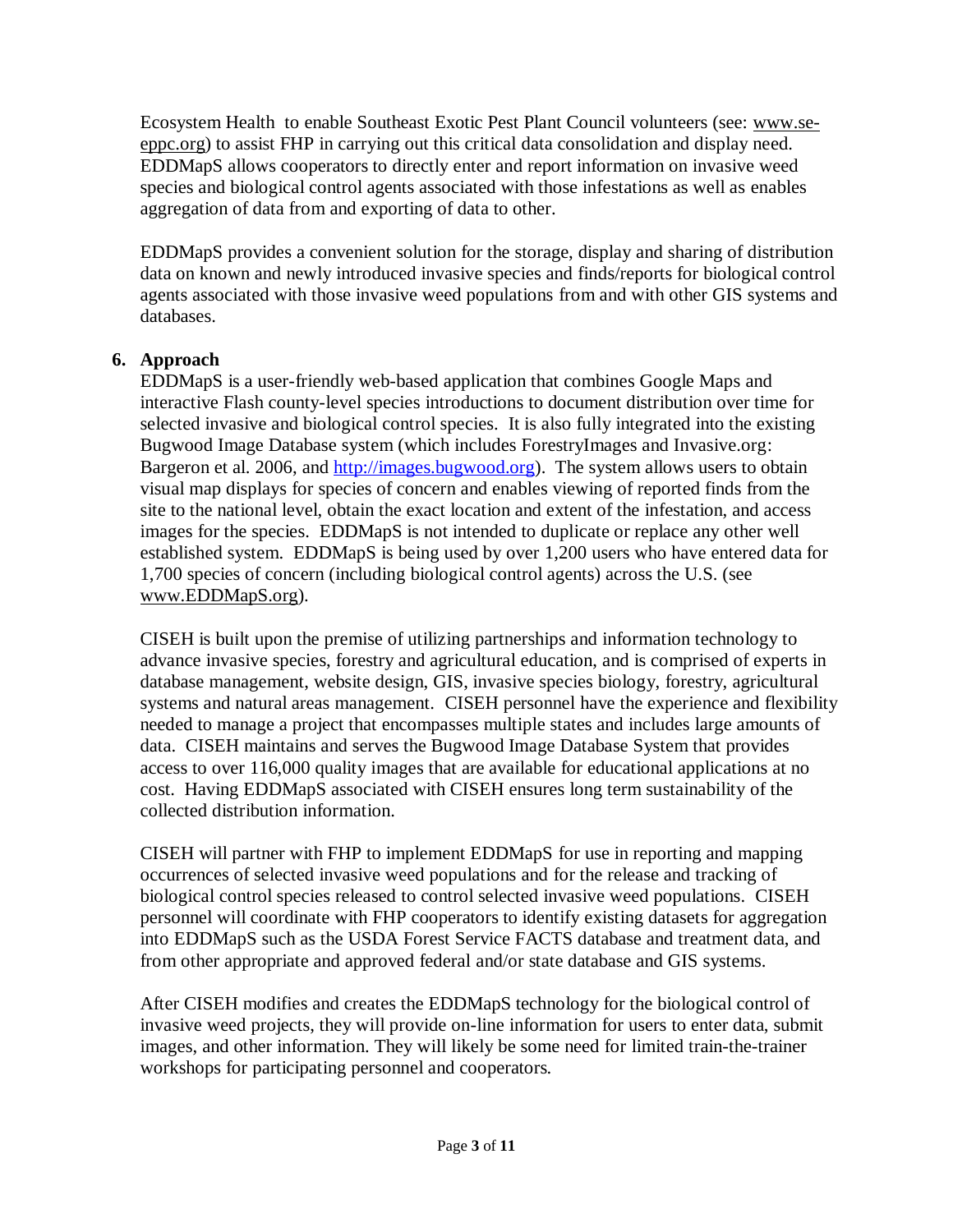Ms. Marijka Haverhals at The University of Idaho, College of Agricultural and Life Sciences will provide coordination and will serve as the within Idaho and surrounding-area local contact for this project.

Cooperators can contribute to this database via an easy-to-use, straightforward online report form. The form provides space to document descriptive information about the infestation and/or the survey findings for the biological control agents, such as the size of the area infested or in which the biological control agents are found, canopy cover, and location information.

EDDMapS allows users to upload photographs with data forms to increase the validity of data and helps insure accuracy of the identifications. FHP personnel and cooperators will, along with CISEH personnel, oversee and validate the accuracy of incoming reports.

Currently, based upon discussions with current biological control project cooperators, we anticipate that point data will be collected and reported only for invasive plant species on public lands and not for biological control agents at all. If point data is to be entered for species found on private lands, each user will be responsible for obtaining permission from the land owner prior to entering the data.

As planned, EDDMapS Biocontrol will make only a general area map and county-level data available along with the remaining descriptive information for biological control agents. EDDMapS has the ability and could be adapted to enter and report point data for biological control agents with password protected access should FHP leadership desire to do so.

EDDMapS uses the North American Weed Management Association (NAWMA) mapping standards (NAWMA 2002), which means that existing data can be easily incorporated into the database and new data is easily shared with other projects. Most invasive species management projects store their data in a format that complies with these standards to facilitate data compilation and sharing. It may be necessary for CISEH to develop, in concert with FHP cooperators, an ancillary data format for use with the biological control agents being monitored.

Viewing the data online is easy and intuitive in EDDMapS. Distribution data is graphically displayed on county-level maps or as point-data when appropriate. The project uses a Flashbased mapping server for county-level maps that users can access that is fast loading and easy to use. Google Maps web services are incorporated to allow users to overlay the point data with road maps, satellite images, and topographic maps.

## **7. Expected Products and Outcomes**

The goal of this project is to incorporate information on the release and subsequent sampling results for biological control agents released as control treatments on selected populations of invasive weeds into EDDMapS. The biological control agent release and recovery points will be entered in a similar fashion to how invasive plant species data is now entered into EDDMapS and will be displayed in a similar fashion.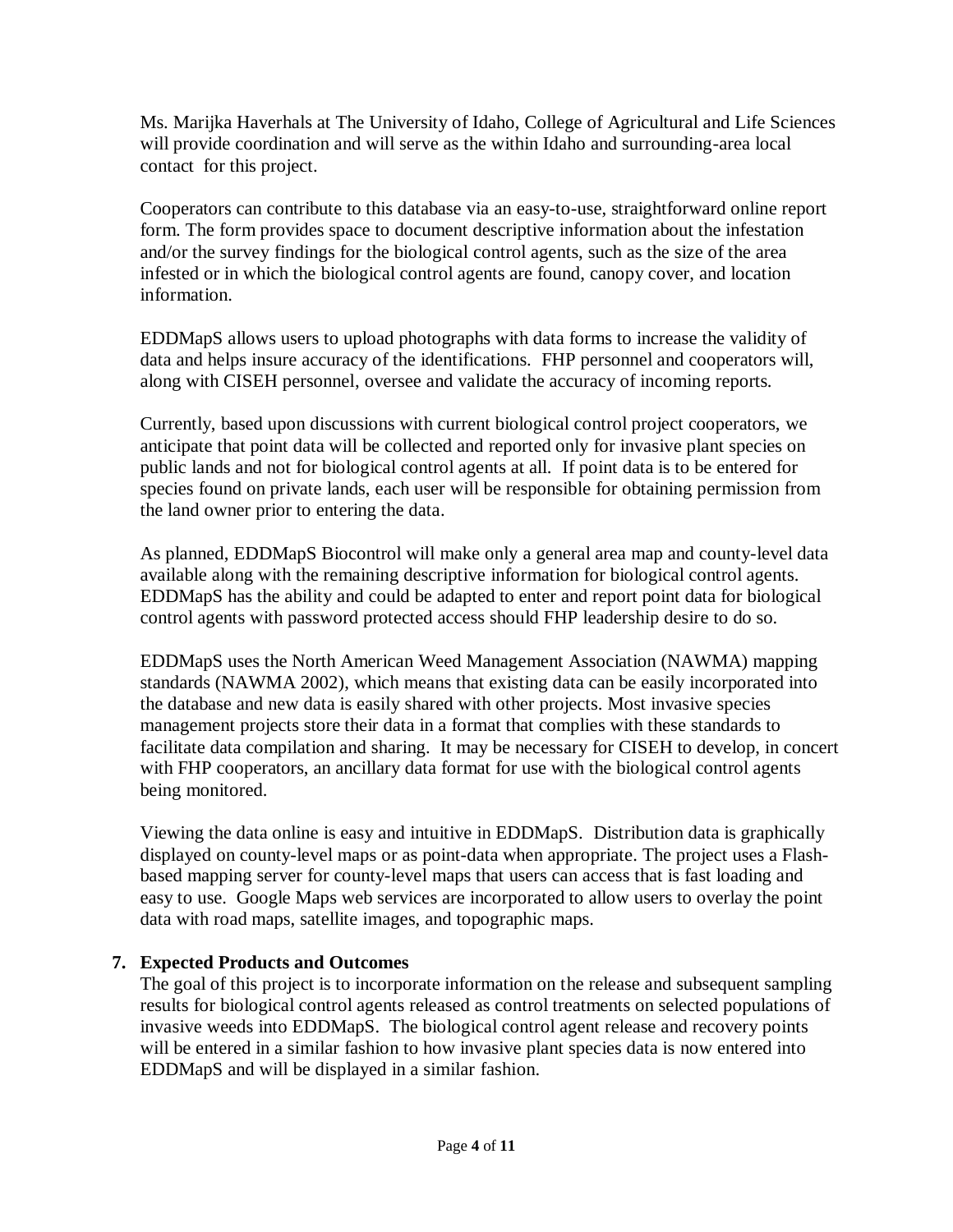- A. The EDDMapS Biocontrol web site will contain the following information for the selected sites/projects:
	- 1. County level distribution maps for invasive plants and biological control agents;
	- 2. Point distribution maps for invasive plant species (EDDMapS has the ability to handle point distribution data for biological control agents but during the pilot biological control invasive weeds project with University of Idaho cooperators it was decided not to enter and/or report point location data for the biological control agents, hence it has not been developed or implemented for the biological control agents.);
	- 3. Species Information;
	- 4. Online Reporting Form(s) for biological control agent releases.
- B. Information from EDDMapS Biocontrol will be linked to other invasive weed resources including Invasive.org, though the USFS-CISEH Invasive Plants of the United States DVD-ROM project, to USDA Plants [\(http://plants.usda.gov/\)](http://plants.usda.gov/), and to BONAP (Biota of North America Program [http://www.bonap.org/index.html\)](http://www.bonap.org/index.html).
- C. The list of the 218 U.S. invasive plant species generated in The Invasive Plants of the United States DVD-ROM project will be the weed species focused on by CISEH to collate information about the known distribution of those species and the cadre of biological control agents associated with those weed species as part of this project. Although this is not an official list of "invasive" plants throughout the United States, it includes Federal Noxious Weeds as well as those listed by state regulatory agencies, pest plant councils, and other organizations.
- D. At the end of the first year of the project, FHP cooperators and CISEH personnel will evaluate how well the project worked, shortcomings of the EDDMapS system, as well as evaluate other aspects of the project that may be limiting the project outcomes. Results of this review will be used to guide how to carry out the 2012 project.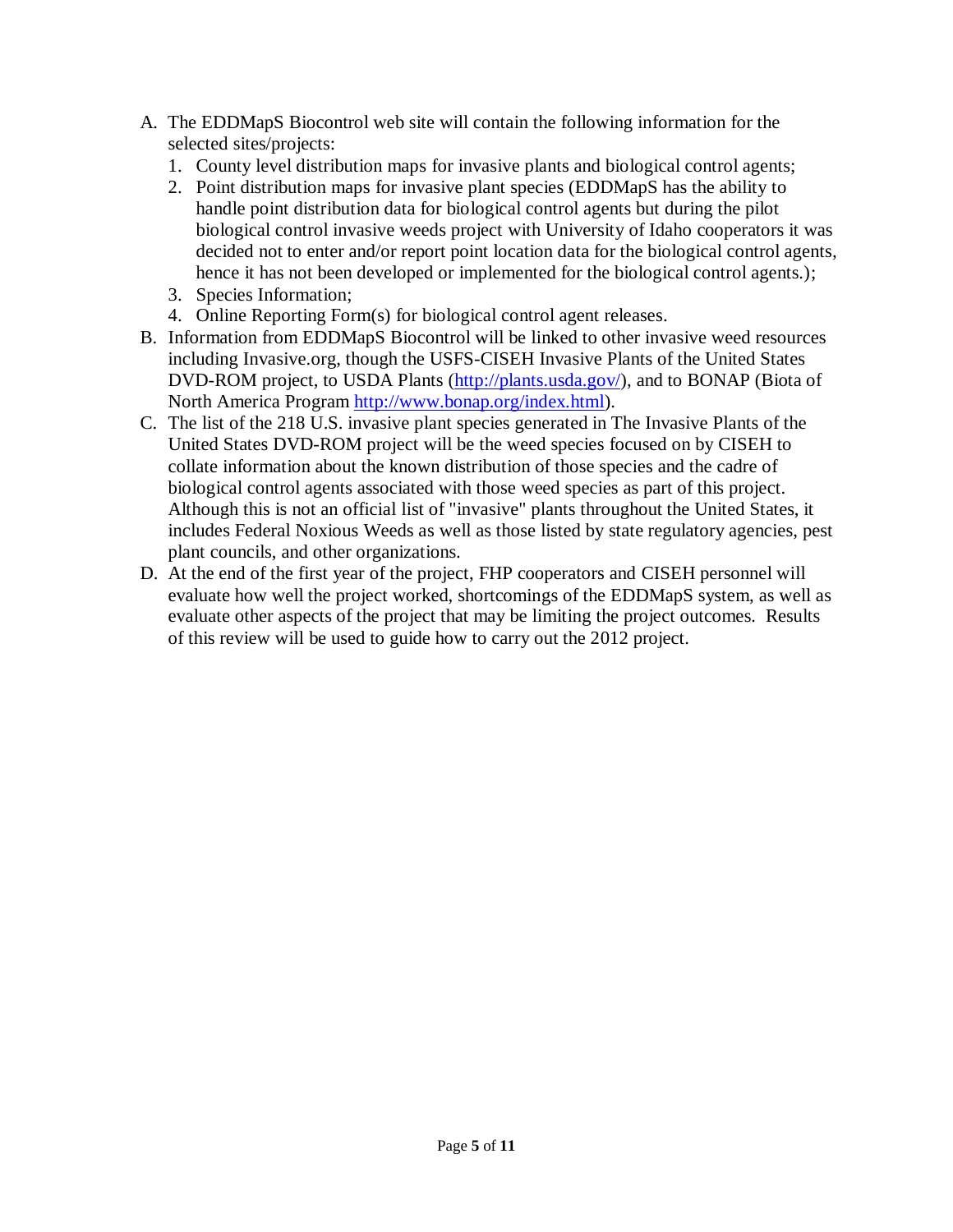#### **Additional Items: 1. Vitae**

**G. Keith Douce,** Ph.D. Entomology

Department of Entomology, College of Agricultural and Environmental Sciences, P.O. Box 748, 4601 Research Way, Tifton, GA 31794

Phone: 229-386-3298 FAX: 229-386-3352 Email: kdouce@uga.edu

2008 – present: Co-Director, Center for Invasive Species & Ecosystem Health [www.bugwood.org/center/](http://www.bugwood.org/center/) and Professor of Entomology (Hire-back Retired)

Co-Director and Founder, Center for Invasive Species & Ecosystem Health (CISEH) [www.bugwood.org/center/](http://www.bugwood.org/center/) and The Bugwood Network [\(www.Bugwood.org\)](http://www.bugwood.org/).

- -- Oversees the development of The Center for Invasive Species & Ecosystem Health biological, educational and information system programs. Special emphasis areas are entomology, IPM and regulatory programs related to species not-native to the US that could become invasive in US forested, agricultural and natural areas.
- -- Bugwood web information systems received 189 million hits and we accessed by 8.5 million unique users. CISEH currently operates and is responsible for 33 informational and educational web sites including 4 image systems. The four Bugwood Network image systems make more than 116,000 high quality photographs on more than 12,700 subjects taken by 1,600 photographers from 80 countries that can be downloaded and used at no-cost for educational uses worldwide.

#### **Honors and awards:**

- 2009. Award of Excellence: Senior Scientist- Extension. University of Georgia Tifton Campus. May.
- 2008. Awarded Honorary University Professor, University of West Hungary, Sopron, Hungary
- 2006. Distinguished Achievement Award in Extension, Southeastern Branch Entomological Society of America.
- 2005. A.D. Hopkins Award for Outstanding Service to Southern (U.S.) Forest Entomology. Awarded by The Southern Forest Insect Work Conference. (www.sfiwc.org)

## **Technical and other publications**

A. Technical papers.

- 1. Douce, G.K., F. Lakatos, D.J. Moorhead, C.T. Bargeron and J. LaForest. 2008. European Collaborations of The Center for Invasive Species & Ecosystem Health. Proceedings IUFRO 7.03.10 "Methodology of Forest Insect and Disease Survey in Central Europe" Conference. Štrbské Pleso, Slovakia. Sept. 2008. In Press.
- 2. Bargeron, C.T., G.K. Douce, D.J. Moorhead, C.W. Evans and R.C. Reardon. 2006. Forestry Images www.forestryimages.org: Development, methodology and technology 1995-2005. USDA Forest Service, FHTET-2005-14. 141 p.
- B. Other Publications:
	- 1. Bargeron, C.T., C.W. Evans, D.J. Moorhead, G.K. Douce & R.C. Reardon. 2008. Invasive plants of the United States DVD-ROM: Identification, biology & control. USDA-FS, FHTET-07-03. Dec. 2007.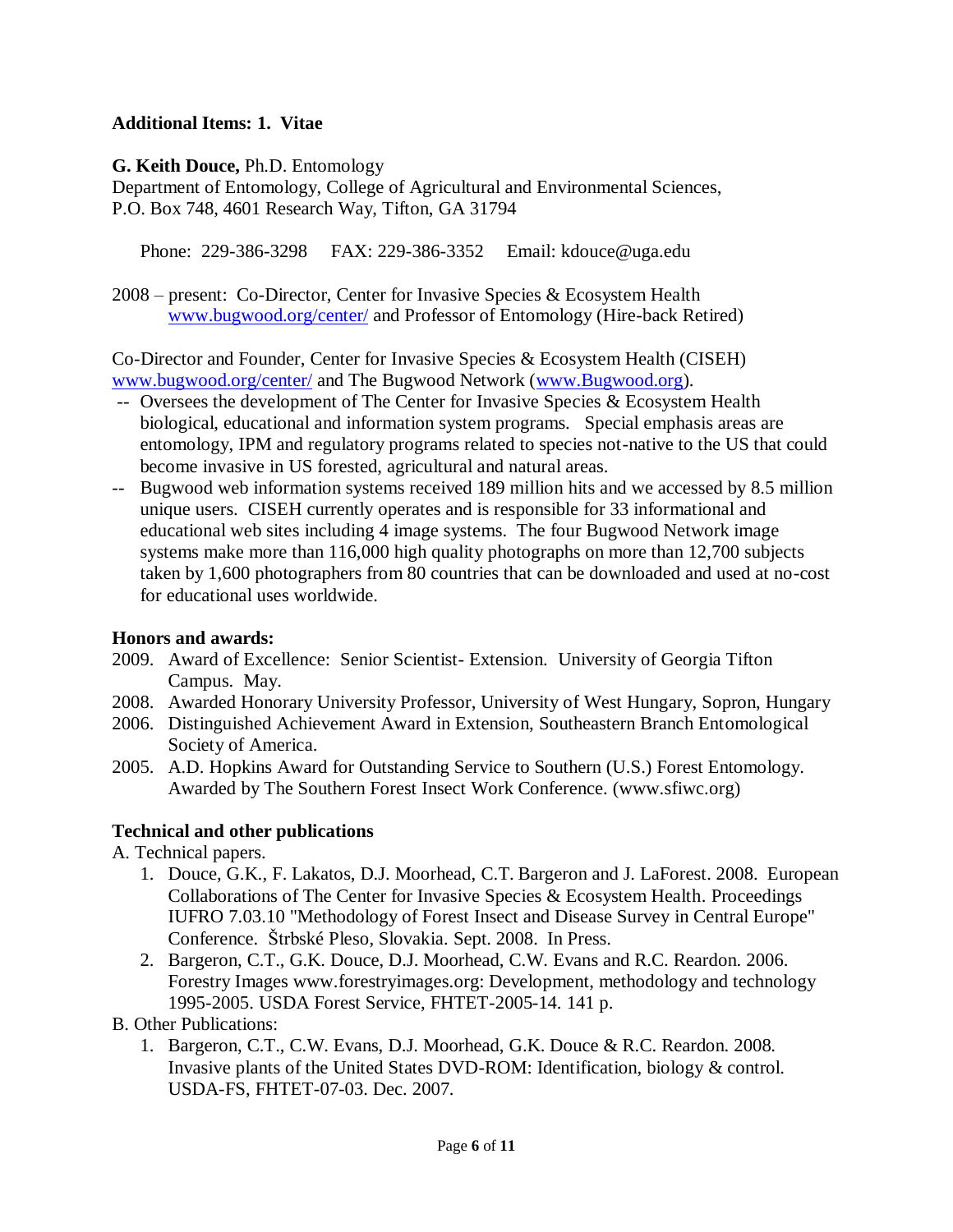#### **Biographical Sketch**

Charles T. Bargeron IV, Information Technology Director Center for Invasive Species & Ecosystem Health The University of Georgia

#### **Education:**

M.S. Computer Science, Georgia Southwestern State University, Americus, GA. B.S. Computer Science, Georgia Southern University, Statesboro, GA.

#### **Employment and Current Position:**

2008 – Present: Information Technology Director, University of Georgia, Center for Invasive Species & Ecosystem Health [www.bugwood.org/center/](http://www.bugwood.org/center/)

1999 – 2008: Technology Coordinator, University of Georgia, Bugwood Network

#### **Honors and awards:**

2009. "Genius Award" by the Mid-Atlantic Exotic Pest Plant Council 2008. Advocate of the Year, "For Extraordinary Service Furthering The Goals of The Florida Exotic Pest Plant Council" by the Florida Exotic Pest Plant Council

#### **Organizational and Leadership Activities:**

Southeast Exotic Pest Plant Council, President, 2008 – present Southeast Exotic Pest Plant Council, Early Detection and Rapid Response Committee Chair, 2006-2008

#### **Selected Publications:**

- Bargeron, C.T., C.R. Minteer, C.W. Evans, D.J. Moorhead, G.K. Douce, and R.C. Reardon (Technical Coordinators). 2008. Invasive plants of the United States: Identification, Biology and Control DVD-ROM. USDA Forest Service. Forest Health Technology Enterprise Team. Morgantown, WV.FHTET-08-11. DVD-ROM.
- Bargeron, C.T., and D.J. Moorhead. 2007. EDDMapS- Early Detection and Distribution Mapping System for the Southeast Exotic Pest Plant Council. Wildland Weeds. Vol. 10(4):4-8.
- Bargeron, C.T., G.K. Douce, D.J. Moorhead, C.W. Evans and R.C. Reardon. 2006. Forestry Images www.forestryimages.org: Development, methodology and technology 1995-2005. USDA Forest Service, FHTET-2005-14. 141 p.
- Evans, C.W., D.J. Moorhead, C.T. Bargeron, and G.K. Douce. 2006. Invasive plant responses to silvicultural practices in the South. The Bugwood Network, The University of Georgia. Tifton, GA. BW-2006-03. 52 p.
- Bargeron, C.T., D.J. Moorhead, G.K. Douce, R.C. Reardon and A.E. Miller. 2003. Invasive plants of the Eastern United States: Identification and control. USDA-FS, FHTET-203- 08. CD-ROM.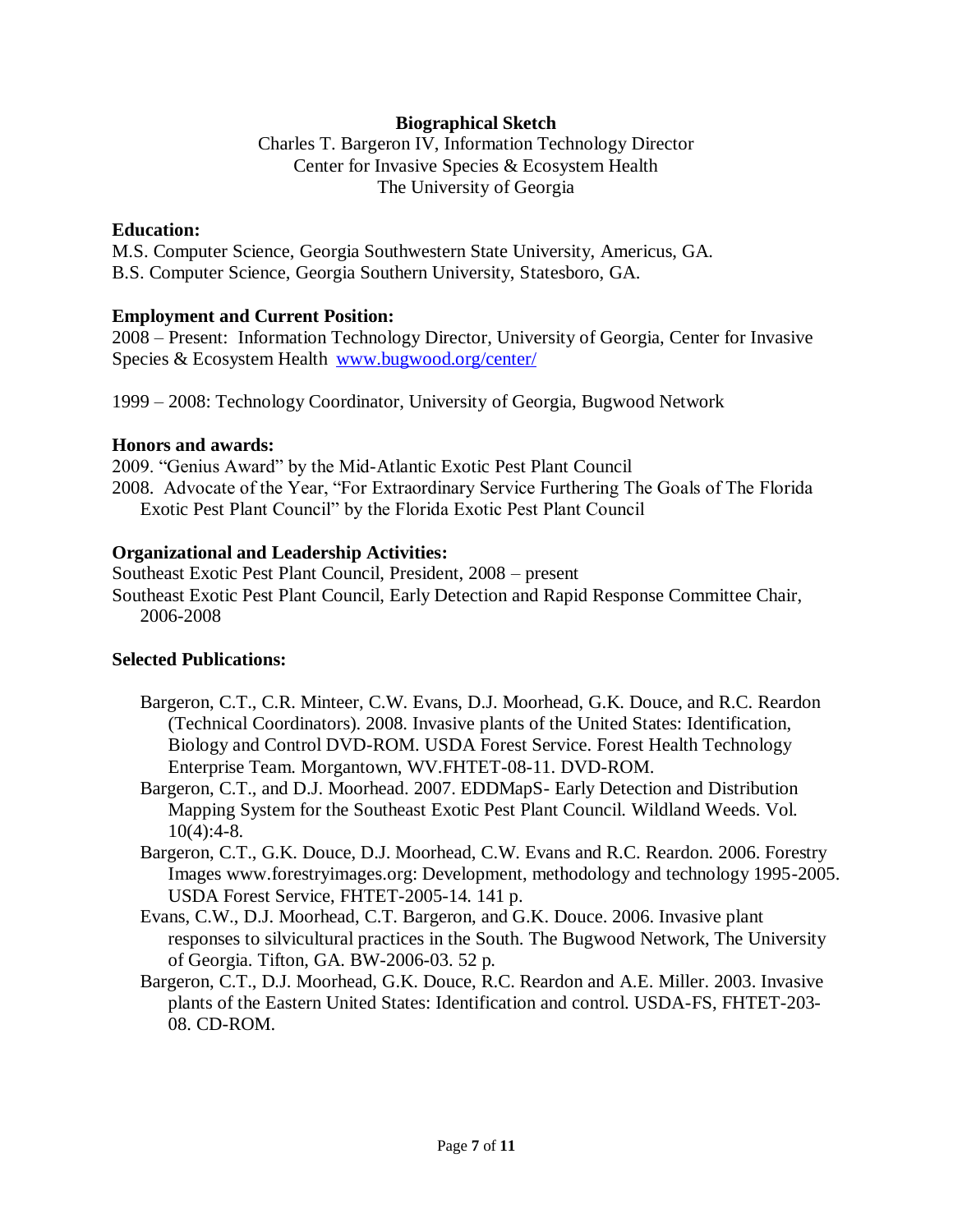|                    |                            |                                                                                  |                            |          | <b>FS</b><br>Funds | <b>UGA</b><br>Match |
|--------------------|----------------------------|----------------------------------------------------------------------------------|----------------------------|----------|--------------------|---------------------|
| Year 1             |                            | \$37,098                                                                         |                            |          |                    |                     |
| I                  | Personnel                  |                                                                                  |                            |          |                    |                     |
|                    |                            | A. Salaries                                                                      |                            |          |                    |                     |
|                    | 1                          | PI Douce                                                                         |                            |          | \$3,199            | \$312               |
|                    | $\overline{2}$             | IT Director - Bargeron                                                           |                            |          | 5,501              |                     |
|                    | 3                          | <b>Invasive Plant Coordinator</b>                                                |                            |          | 8,109              |                     |
|                    | $\overline{4}$             | Marketing & Communications Specialist                                            |                            |          | 1,248              |                     |
|                    | 5                          | Temporary labor                                                                  |                            |          | 2,100              |                     |
|                    |                            |                                                                                  | Salary                     |          |                    |                     |
|                    |                            |                                                                                  | subtotal                   | \$20,157 |                    | \$312               |
|                    |                            | <b>B.</b> Benefits                                                               |                            |          |                    |                     |
|                    | 1                          | 1.45% FICA HI A. 1.                                                              |                            |          | 46                 | \$5                 |
|                    | 2                          | IT Director @ 38% A. 2.                                                          |                            |          | 2,090              |                     |
|                    | 3                          | Invasive Plant Coordinator @ 54% A. 3.                                           |                            |          | 4,379              |                     |
|                    | $\overline{4}$             | Marketing & Communications Specialist @ 54% A. 4.<br>Temporary Labor @ 12% A. 5. |                            |          | 674                |                     |
|                    | 5                          |                                                                                  |                            |          | 252                |                     |
|                    |                            |                                                                                  | Benefit subtotal           | \$7,441  |                    | \$5                 |
|                    |                            |                                                                                  | Personnel<br>Subtotal      | \$27,598 |                    | \$317               |
| $\mathbf{I}$       | Travel                     |                                                                                  |                            |          | 2,000              |                     |
| $\mathop{\rm III}$ |                            | Operating and supplies                                                           |                            |          | $\overline{0}$     |                     |
| IV                 |                            | Contract to University of Idaho                                                  |                            |          | 7,500              |                     |
| V                  |                            | Computer costs                                                                   |                            |          | $\overline{0}$     |                     |
| VI                 |                            | No indirect costs allowed                                                        |                            |          | $\boldsymbol{0}$   |                     |
|                    |                            |                                                                                  | <b>Year 1 Direct Costs</b> |          | \$37,098           |                     |
| VII                | Matching                   |                                                                                  |                            |          |                    |                     |
|                    |                            | A. University of Georgia                                                         |                            |          |                    |                     |
|                    | i.                         | Salary & Benefits - UGA                                                          |                            |          |                    | \$317               |
|                    | ii.                        | <b>IDC - UGA</b>                                                                 |                            |          |                    | \$82                |
|                    |                            | iii. Unrecovered IDC - UGA                                                       |                            |          |                    | \$7,000             |
|                    | <b>UGA Matching Year 1</b> |                                                                                  |                            |          |                    | 7,399               |
|                    |                            | D. University of Idaho                                                           |                            |          |                    | \$1,875             |
|                    |                            |                                                                                  | Total Match Year 1         |          |                    | \$9,274             |

# **Additional Items 2: Budget Total Direct Cost for two year project \$74,746**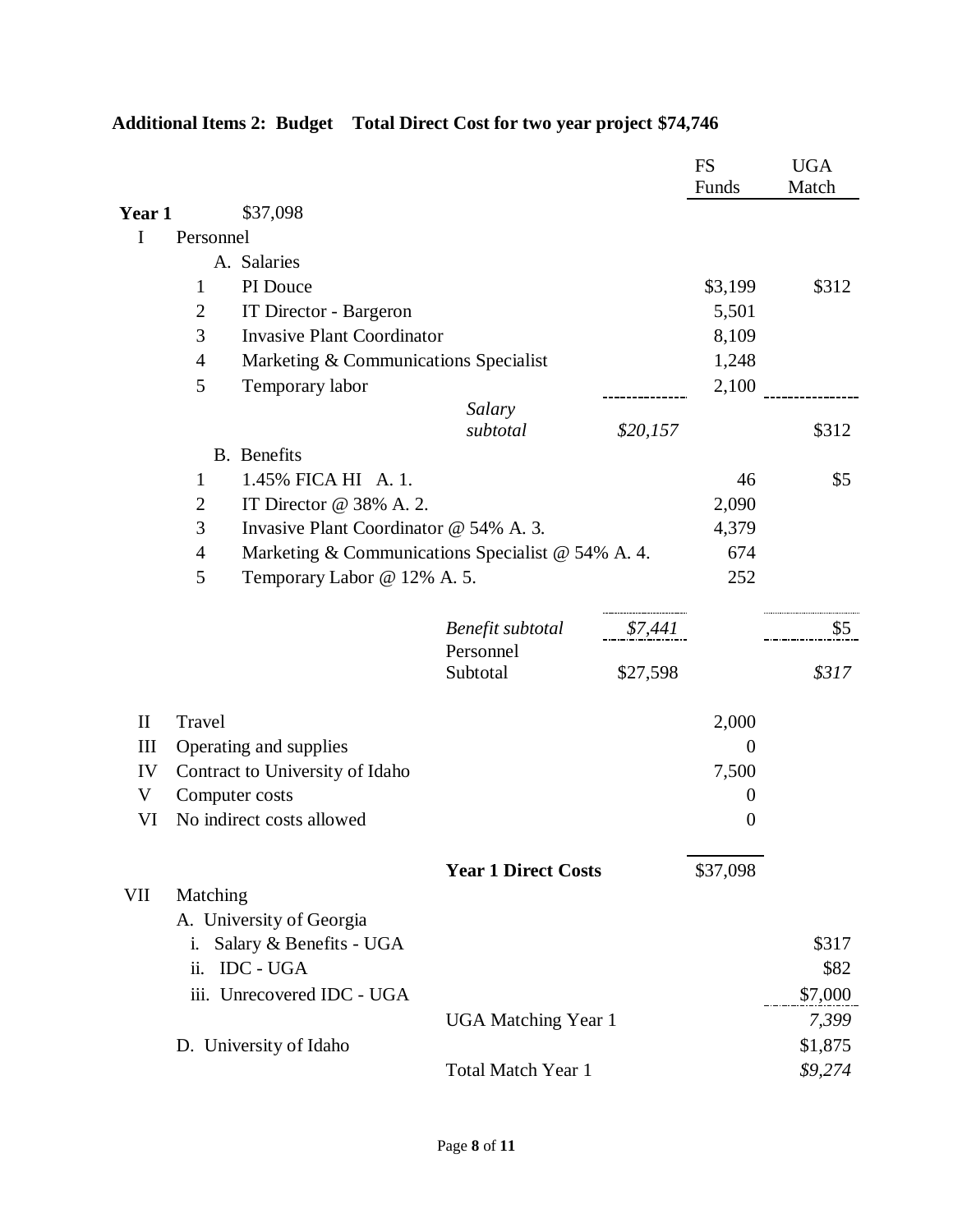|              |                                             |                                                                            |                               |          | <b>FS</b><br>Funds | <b>UGA</b><br>Match |
|--------------|---------------------------------------------|----------------------------------------------------------------------------|-------------------------------|----------|--------------------|---------------------|
| Year 2       |                                             | \$37,648                                                                   |                               |          |                    |                     |
| Ι            | Personnel                                   |                                                                            |                               |          |                    |                     |
|              |                                             | A. Salaries                                                                |                               |          |                    |                     |
|              | 1                                           | PI Douce                                                                   |                               |          | \$3,201            | \$420               |
|              | 2                                           | IT Director - Bargeron                                                     |                               |          | 5,638              |                     |
|              | 3                                           | <b>Invasive Plant Coordinator</b>                                          |                               |          | 8,311              |                     |
|              | $\overline{4}$                              | Marketing & Communications Specialist                                      |                               |          | 1,279              |                     |
|              | 5                                           | Temporary labor                                                            |                               |          | 2,100              |                     |
|              |                                             |                                                                            | Salary                        |          |                    |                     |
|              |                                             |                                                                            | subtotal                      | \$20,529 |                    | \$420               |
|              |                                             | <b>B.</b> Benefits                                                         |                               |          |                    |                     |
|              | 1                                           | 1.45% FICA HI A. 1.                                                        |                               |          | 46                 | \$6                 |
|              | $\overline{2}$                              | IT Director @ 38% A. 2.                                                    |                               |          | 2,142              |                     |
|              | 3<br>Invasive Plant Coordinator @ 54% A. 3. |                                                                            |                               |          | 4,488              |                     |
|              | $\overline{4}$                              | Marketing & Communications Specialist @ 54% A. 4.                          |                               |          | 691                |                     |
|              | 5                                           | Temporary Labor @ 12% A. 5.                                                |                               |          | 252                |                     |
|              |                                             |                                                                            | Benefit subtotal<br>Personnel | \$7,619  |                    | \$6                 |
|              |                                             |                                                                            | Subtotal                      | \$28,148 |                    | \$426               |
| $\mathbf{I}$ | Travel                                      |                                                                            |                               |          | 2,000              |                     |
| Ш            |                                             | Operating and supplies                                                     |                               |          | $\theta$           |                     |
| IV           |                                             | Contract to University of Idaho                                            |                               |          | 7,500              |                     |
| V            |                                             | Computer costs                                                             |                               |          | $\overline{0}$     |                     |
| VI           |                                             | No indirect costs allowed                                                  |                               |          | $\boldsymbol{0}$   |                     |
|              |                                             |                                                                            | <b>Year 2 Direct Costs</b>    |          | \$37,648           |                     |
| VII          | Matching                                    |                                                                            |                               |          |                    |                     |
|              |                                             | A. University of Georgia                                                   |                               |          |                    |                     |
|              | i.                                          | Salary & Benefits - UGA                                                    |                               |          |                    | \$426               |
|              | ii.                                         | <b>IDC - UGA</b>                                                           |                               |          |                    | \$111               |
|              |                                             | iii. Unrecovered IDC - UGA                                                 |                               |          |                    | \$7,000             |
|              |                                             |                                                                            | <b>UGA Matching Year 1</b>    |          |                    | 7,537               |
|              | D. University of Idaho                      |                                                                            |                               |          |                    | \$1,875             |
|              |                                             |                                                                            | <b>Total Match Year 1</b>     |          |                    | \$9,412             |
|              |                                             | Additional Items 2: Budget Total Direct Cost for two year project \$74,746 |                               |          |                    |                     |

## **Additional Items 2: Budget Total Direct Cost for two year project \$74,746**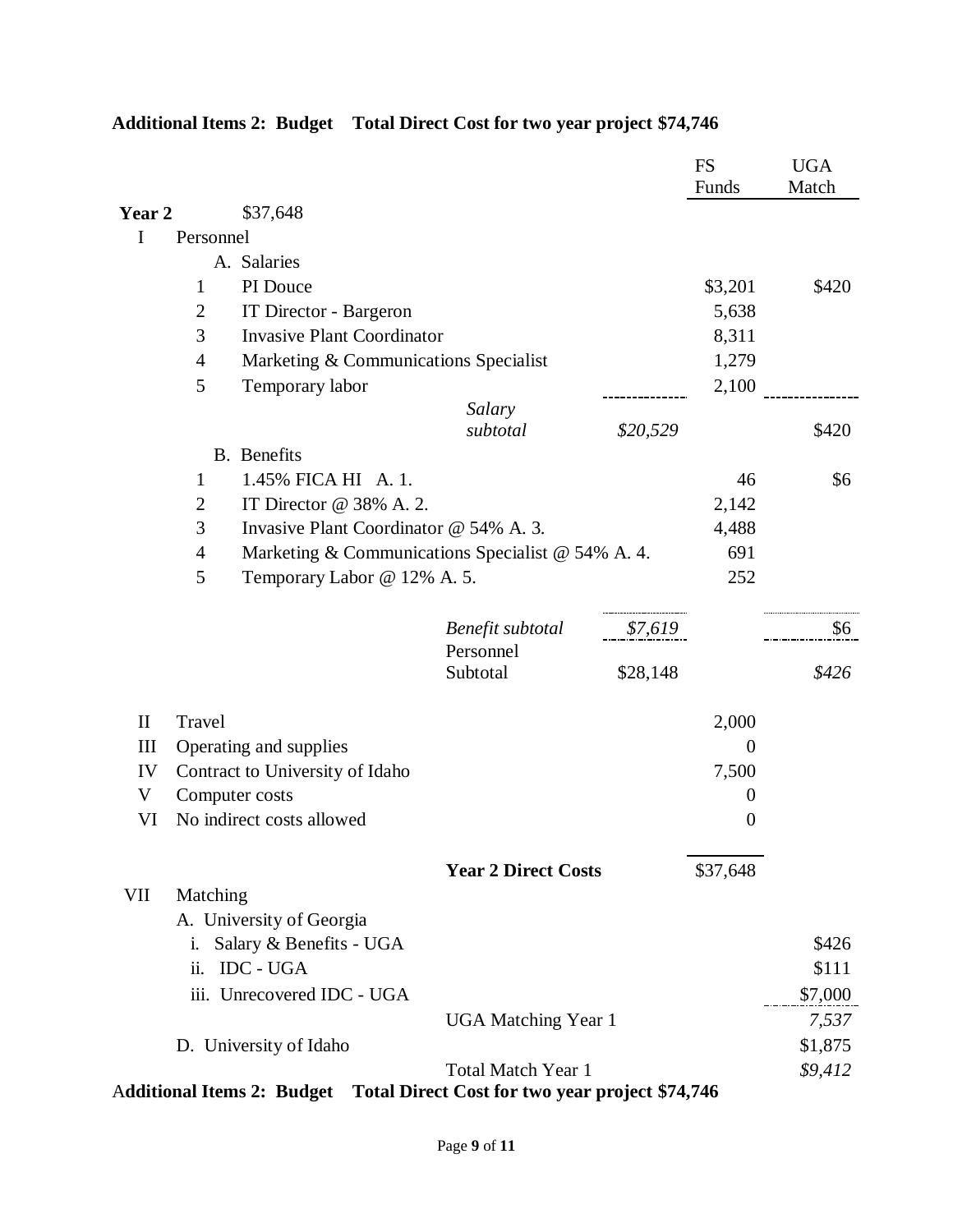|                 |                    |                                                   |                            |          | <b>FS</b><br>Funds | <b>UGA</b><br>Match |
|-----------------|--------------------|---------------------------------------------------|----------------------------|----------|--------------------|---------------------|
| <b>Two Year</b> |                    |                                                   |                            |          |                    |                     |
| Total           |                    | \$74,746                                          |                            |          |                    |                     |
| $\mathbf I$     | Personnel          |                                                   |                            |          |                    |                     |
|                 |                    | A. Salaries                                       |                            |          |                    |                     |
|                 | $\mathbf{1}$       | PI Douce                                          |                            |          | \$6,400            | \$732               |
|                 | $\overline{2}$     | IT Director - Bargeron                            |                            |          | 11,139             |                     |
|                 | 3                  | <b>Invasive Plant Coordinator</b>                 |                            |          | 16,420             |                     |
|                 | $\overline{4}$     | Marketing & Communications Specialist             |                            |          | 2,527              |                     |
|                 | 5                  | Temporary labor                                   |                            |          | 4,200              |                     |
|                 |                    |                                                   | Salary<br>subtotal         | \$40,686 |                    | \$732               |
|                 | <b>B.</b> Benefits |                                                   |                            |          |                    |                     |
|                 | $\mathbf{1}$       | 1.45% FICA HI A. 1.                               |                            |          | 92                 | \$11                |
|                 | $\overline{c}$     | IT Director @ 38% A. 2.                           |                            |          | 4,232              |                     |
|                 | 3                  | Invasive Plant Coordinator @ 54% A. 3.            |                            |          | 8,867              |                     |
|                 | 4                  | Marketing & Communications Specialist @ 54% A. 4. |                            |          | 1,365              |                     |
|                 | 5                  | Temporary Labor @ 12% A. 5.                       |                            |          | 504                |                     |
|                 |                    |                                                   | Benefit subtotal           | \$15,060 |                    | \$11                |
|                 |                    |                                                   | Personnel<br>Subtotal      | \$55,746 |                    | \$743               |
| $\mathbf{I}$    | Travel             |                                                   |                            |          | 4,000              |                     |
| Ш               |                    | Operating and supplies                            |                            |          | $\theta$           |                     |
| IV              |                    | Contract to University of Idaho                   |                            |          | 15,000             |                     |
| V               | Computer costs     |                                                   |                            | $\theta$ |                    |                     |
| VI              |                    | No indirect costs allowed                         |                            |          | $\boldsymbol{0}$   |                     |
|                 |                    |                                                   | <b>Year 1 Direct Costs</b> |          | \$74,746           |                     |
| VII             | Matching           |                                                   |                            |          |                    |                     |
|                 |                    | A. University of Georgia                          |                            |          |                    |                     |
|                 | i.                 | Salary & Benefits - UGA                           |                            |          |                    | \$743               |
|                 | ii.                | <b>IDC - UGA</b>                                  |                            |          |                    | \$193               |
|                 |                    | iii. Unrecovered IDC - UGA                        |                            |          |                    | \$14,000            |
|                 |                    |                                                   | <b>UGA Matching Year 1</b> |          |                    | 14,936              |
|                 |                    | D. University of Idaho                            |                            |          |                    | \$3750              |
|                 |                    |                                                   | <b>Total Match Year 1</b>  |          |                    | \$18,686            |